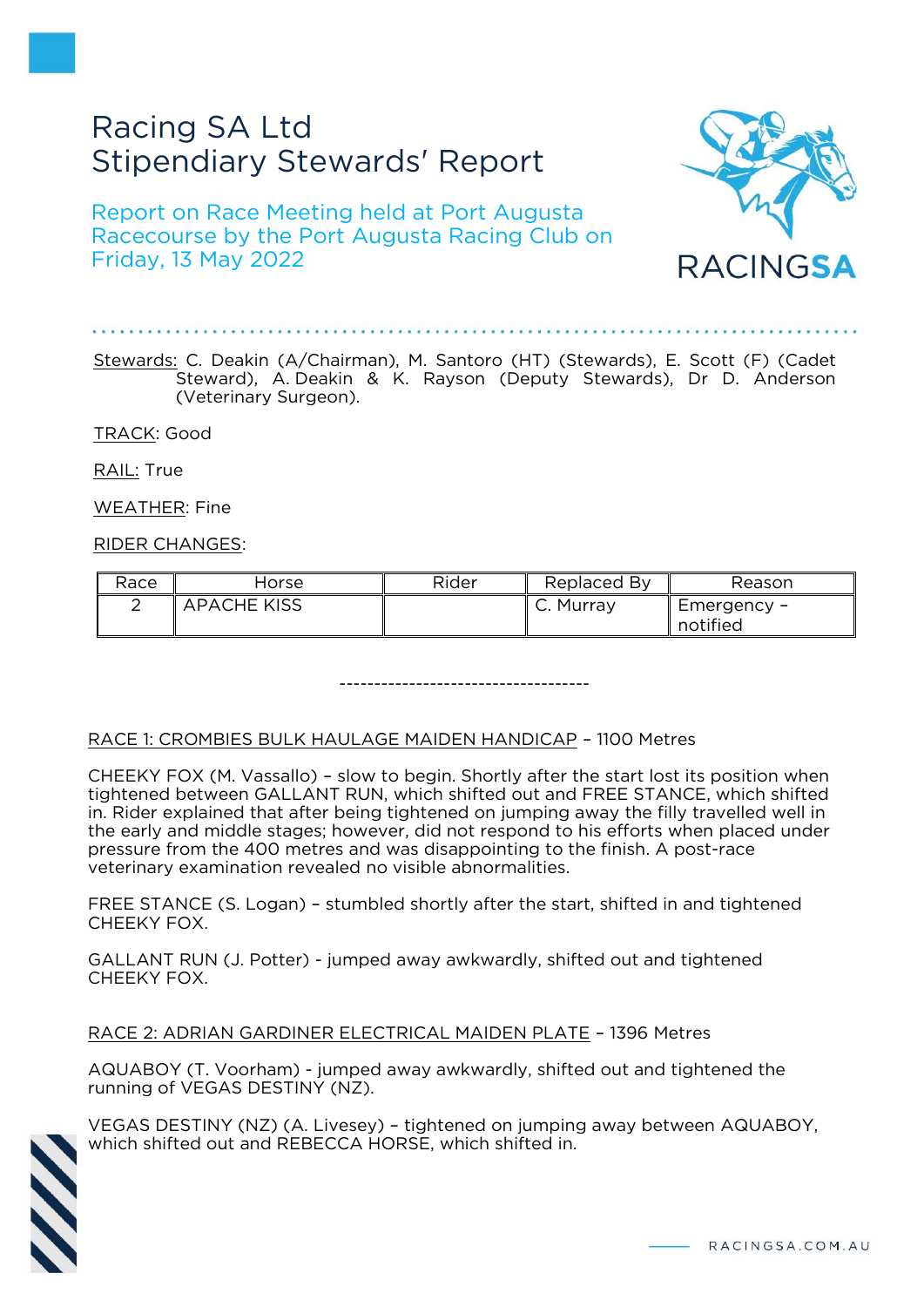# RACE 2: ADRIAN GARDINER ELECTRICAL MAIDEN PLATE – 1396 Metres (cont'd)

INTO THE FURY (B. Price) - laid in, in the straight. Approaching the 200 metres rolled in and inconvenienced BATTLE AWARD.

REBECCA HORSE (P. Crich) - jumped away awkwardly and shifted in and tightened the running of VEGAS DESTINY (NZ).

YEAH YEAH NAH (A. Chung) – shortly after the start shifted in and hampered APACHE KISS.

BATTLE AWARD (D. Caboche) – shortly after the start shifted out and hampered APACHE KISS. In the vicinity of the 200 metres was inconvenienced by INTO THE FURY, which laid in. Rider explained that the filly travelled well in the early and middle stages of the event; however, when placed under pressure from the 600 metres did not respond to his riding and was disappointing to the finish. A post-race veterinary examination revealed no visible abnormalities.

SPRINGSUN (E. Wong) - rider pleaded guilty to a charge under AR132(7)(a)(ii) in that he used his whip on more than five occasions prior to the 100 metres and was reprimanded. In determining penalty Stewards had regard for the totality of the use of the whip by E. Wong and noted that he used it on eight occasions over the final 100 metres of the event.

APACHE KISS (C. Murray) - underwent a pre-race veterinary examination on arrival on course, as the horse raced on Wednesday, 11 May 2022 at Gawler and was passed fit to race. Jumped away awkwardly and shortly after the start was tightened between YEAH YEAH NAH and BATTLE AWARD and lost its position. A post-race veterinary examination revealed no visible abnormalities.

### RACE 3: OFFICE NATIONAL RATING 0-54 HANDICAP (1) – 1100 Metres

CASE CLOSED (D. Caboche) – a post-race veterinary examination revealed no visible abnormalities.

LUCKY DOG (E. Wong) – rider explained that the gelding did not respond to his riding when placed under pressure in the straight. A post-race veterinary examination revealed no visible abnormalities.

SECRET CHARGE (E. Boyd) – jumped away awkwardly and shifted out and contacted ALL THINGS NICE.

BEAU DAN (P. Crich) - late scratching by order of the Stewards at 9:10 am acting on confirmed advice from Trainer, Mr T. Jolly that he was unable to load the horse on the float.

TERELLI (E. Annells) - jumped away awkwardly and shortly after the start shifted in and away from LUCKY DOG and became awkwardly placed on the heels of HABANERO and was obliged to be steadied. Rider explained when the mare was unable to take up a forward position after becoming awkwardly placed on the heels of HABANERO, the mare was reluctant to travel in the middle stages and when placed under pressure from the 600 metres did not respond to her riding. A post-race veterinary examination revealed no visible abnormalities.



HABANERO (J. Doyle) – contacted on jumping away by ALL THINGS NICE. Raced keenly in the early stages of the event. Rider was reprimanded under AR131(b) for failing to ride her mount out to the finish.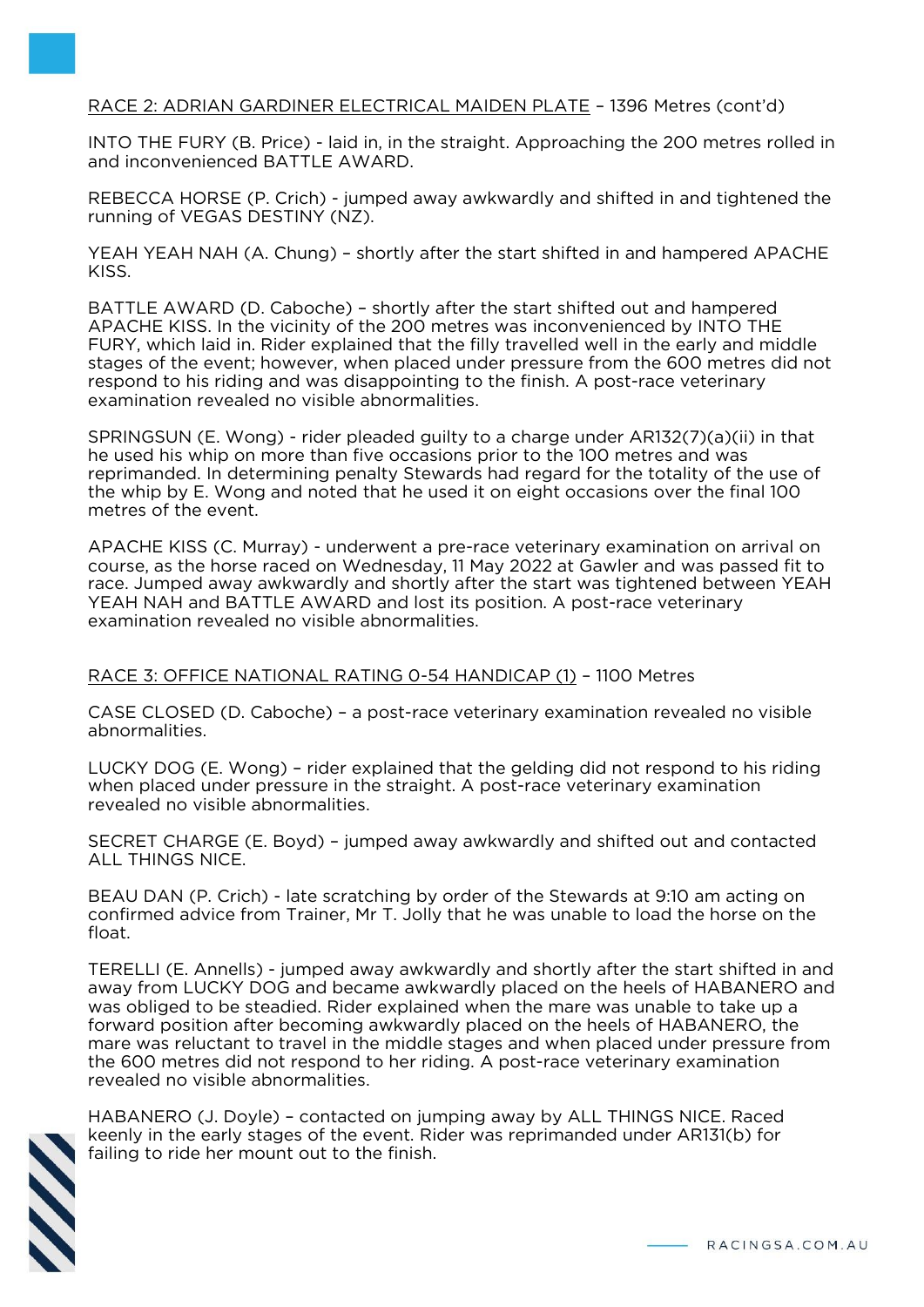# RACE 3: OFFICE NATIONAL RATING 0-54 HANDICAP (1) – 1100 Metres (cont'd)

I'M OH SO PRETTY (A. Chung) – jumped away awkwardly and was tightened between SECRET CHARGE and HABANERO. At the entrance to the straight rolled out and became awkwardly placed on the heels of LUCKY DOG for a short distance.

ALL THINGS NICE (J. Potter) - jumped away awkwardly and was tightened between SECRET CHARGE and HABANERO.

RACE 4: JB RADIATORS & WINDSCREEN SERVICE RATING 0-54 HANDICAP (2) – 1100 Metres

FIOURUKI (E. Boyd) – shortly after the start had its hindquarters turned by SHANE, which was taken in. Laid out throughout the event.

BITAEQUI (C. Murray) – shortly after the start was taken in and tightened onto SHANE by RICHED.

RICHED (C. Rawiller) - shortly after the start shifted in taking BITAEQUI inwards. Laid in, in the straight.

CAPTAIN BRIDGES (S. Logan) – inclined to lay out in the straight.

KNICKERBOCKERGLORY (E. Annells) – rider reported the mare laid out from the vicinity of the 400 metres.

SHANE (A. Chung) – shortly after the start was tightened and raced in restricted room for a number of strides between BITAEQUI, which was taken in and FIOURUKI. A postrace veterinary examination revealed no visible abnormalities.

### RACE 5: JM DELI BENCHMARK 64 HANDICAP – 1600 Metres

PORT ROYAL (M. Collett) – hampered on jumping away by JAY PEE BEE (NZ), which shifted out.

HARBOURING (C. Rawiller) – laid out under pressure in the straight.

WELL KNOWN (NZ) (B. Price) – raced wide throughout the event. Rider explained that the gelding never travelled and failed to respond to his riding in the early stages of the straight and became concerned with its action from inside the 200 metres and for that reason did not ride his mount out to the finish. A post-race veterinary examination revealed no visible abnormalities.

JAY PEE BEE (NZ) (A. Livesey) – jumped away awkwardly, shifted out and hampered PORT ROYAL.

### RACE 6: WESTSIDE VEGIE PATCH BENCHMARK 62 HANDICAP – 1200 Metres

BRAZILLIANT (E. Wong) – laid out under pressure in the straight.

DOMINATION (C. Rawiller) – underwent a pre-race veterinary examination on arrival on course, as the horse raced on Wednesday, 11 May 2022 at Gawler and was passed fit to race. A post-race veterinary examination revealed no visible abnormalities.



TWELVE STARS (S. Metcalfe) – laid in, in the straight.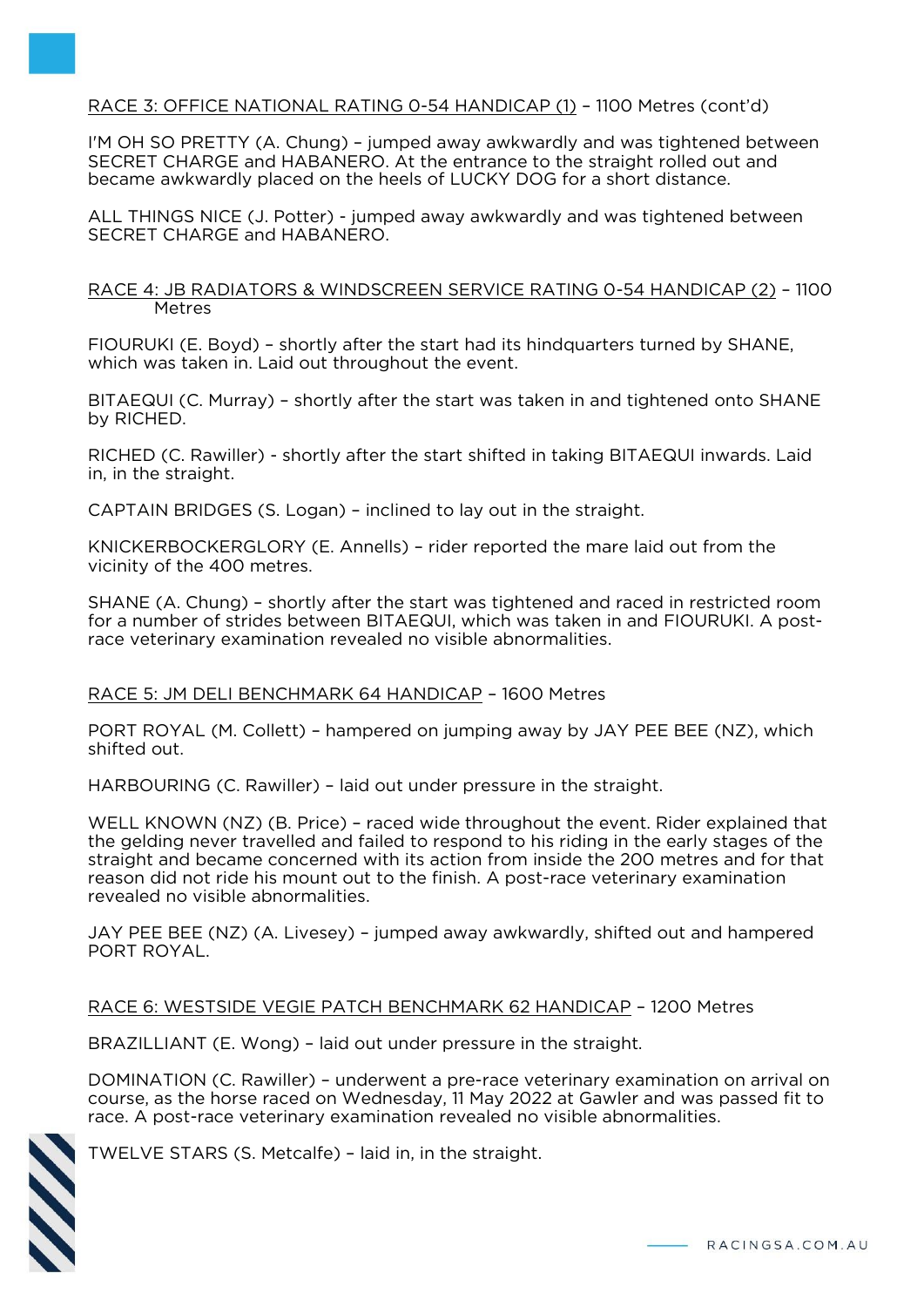# RACE 6: WESTSIDE VEGIE PATCH BENCHMARK 62 HANDICAP – 1200 Metres (cont'd)

ZEGRESTO (T. Voorham) - jumped away awkwardly, shifted out and became awkwardly placed on the heels of A THOUSAND DEGREES and was obliged to be steadied. Became held up from in the vicinity of the 300 metres until inside the 200 metres on the heels of DOMINATION and was obliged to shift outwards to obtain clear ground.

LEORBIT (M. Vassallo) - jumped away awkwardly.

#### RACE 7: NORTHPOINT TOYOTA BENCHMARK 58 HANDICAP – 1396 Metres

TIME WARRIOR (C. Murray) – raced keenly in the early stages of the event. Rider pleaded guilty to a charge under AR132(7)(a)(ii) in that he used his whip on more than five occasions prior to the 100 metres and was reprimanded. In determining penalty Stewards had regard for the totality of the use of the whip by C. Murray and noted that he used it on three occasions over the final 100 metres of the event.

DISSOLVABLE (C. Rawiller) – laid in throughout the event.

LANCER (A. Livesey) – rider explained that the gelding kept changing strides throughout the event. A post-race veterinary examination revealed no visible abnormalities.

CHONCAPE (E. Annells) – slow to begin.

**September 2** 

MARINA (E. Boyd) – jumped away awkwardly.

### RACE 8: ELDERS INSURANCE BENCHMARK 54 HANDICAP – 1498 Metres

FESTIVAL OF LIGHT (C. Murray) – shortly after the start became awkwardly placed between GRIMESY and RAPID RIDE and raced in restricted room for a short distance thereafter. In the vicinity of the 400 metres became held up when awkwardly placed on the heels of SLIPPED UP for a number of strides and was obliged to shift out to obtain clear ground. Laid in, in the straight. In the vicinity of the 200 metres shifted in and inconvenienced RAPID RIDE. Rider was severely reprimanded under AR131(a) and advised to straighten his mounts sooner when they commence to shift ground, in future.

IT'S MAGIC (E. Boyd) – stumbled on jumping away. A post-race veterinary examination revealed no visible abnormalities.

ELEMENTAE (E. Wong) – reared on jumping away. Raced keenly in the early and middle stages of the event.

SAWTELL (NZ) (A. Jordsjo) – a post-race veterinary examination revealed no visible abnormalities.

RAPID RIDE (E. Annells) – in the vicinity of the 200 metres was obliged to be steadied to avoid the heels of FESTIVAL OF LIGHT, which shifted in and was then obliged to shift to that gelding's outside to obtain clear ground.

Correct weight for this event was delayed to allow E. Boyd (IT'S MAGIC), unplaced, to view the vision of the start.